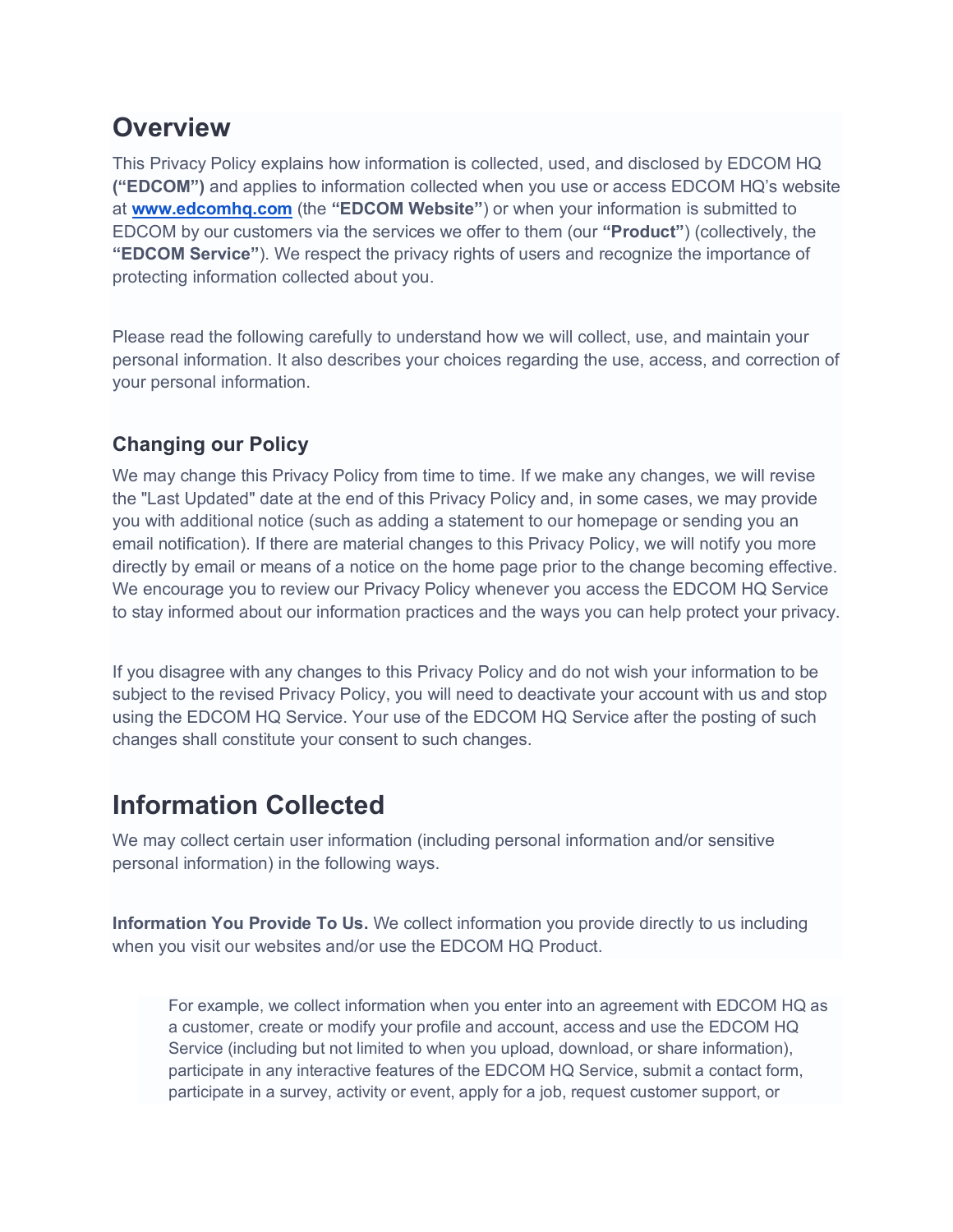communicate with us via third-party social media sites. You may, however, visit our website anonymously.

The types of information we may collect directly from you include your name, username, email address, postal address, phone number, information about your Product account preferences, employer's name, job title, transactional information (including services purchased or subscribed to and billing address), your registration for and attendance at events, video of events you attend which may include your image and voice, your newsletter subscriptions, as well as any contact or other information you choose to provide. Please be aware that the information you choose to provide in your EDCOM HQ Product account profile may reveal or identify information that is not expressly stated (for example, information you provide may reveal your gender). We also store information that you upload or provide to the EDCOM HQ Services (**"Content"**) in order to provide you with the features and functionality of the EDCOM HQ Service.

**Information We Collect Automatically When You Use the EDCOM HQ Service.** When you access or use the EDCOM HQ Service, we may automatically collect information about you, including:

**Usage, Log, and Device Information:** We collect information from your use of the EDCOM HQ Service such as system activity, hardware settings, browser type, browser language, the date and time of your visit, and the referral URL. We monitor user activity in connection with the EDCOM HQ Service and may collect information about the features you use, the Content you upload, download, share, or access while using the EDCOM HQ Service, the Content you access, and any actions taken in connection with the access and use of your Content in the EDCOM HQ Service.

**Information Collected by Cookies and Other Tracking Technologies:** A cookie is a small file containing a string of characters that is sent to your computer when you visit a website. When you visit the website again, the cookie allows that site to recognize your browser. Cookies may store user preferences and other information. You can set your browser to refuse all cookies or to indicate when a cookie is being sent. However, some website features or services may not function properly without cookies. We use cookies to understand and save your preferences for future visits and compile aggregate data about site traffic and site interaction so that we can offer better site experiences and tools in the future. We may contract with third-party service providers to assist us in better understanding our site visitors. These service providers are not permitted to use the information collected on our behalf except to help us conduct and improve our business.

#### **Use of Information**

We may use the information collected through the EDCOM HQ Service for the limited purpose of providing the EDCOM HQ Service and related functionality and services for which EDCOM HQ has been engaged. The information may be used for a variety of purposes, including: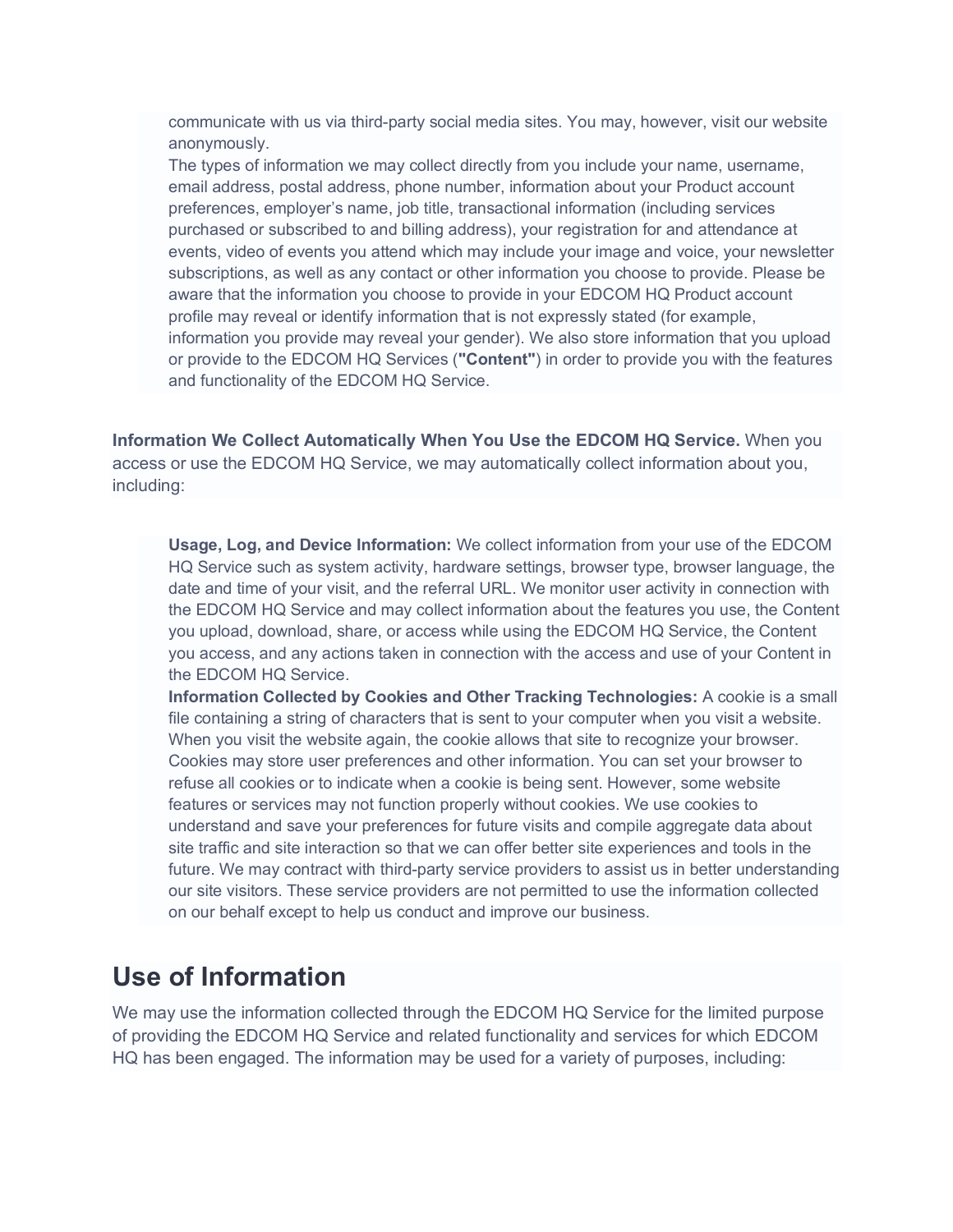Provide, operate, maintain, and improve the EDCOM HQ Service; Enable you to access and use the EDCOM HQ Service; Send you technical notices, updates, security alerts, and support and administrative messages; Provide and deliver the services and features you request, process, and complete transactions, and send you related information, including purchase confirmations and invoices; Respond to your comments, questions, and requests, and provide customer service and support; Communicate with you about services, features, surveys, newsletters, offers, promotions, events, and provide other news or information about EDCOM HQ and our select partners; Process and deliver survey entries and rewards; Monitor and analyze trends, usage, and activities in connection with the EDCOM HQ Service and for marketing or advertising purposes; Investigate and prevent fraudulent transactions, unauthorized access to the EDCOM HQ Service, and other illegal activities; Personalize and improve the EDCOM HQ Service, and provide content and/or features that match your interests and preferences or otherwise customize your experience on the EDCOM HQ Service; and For other purposes about which we notify you.

Additionally we may disclose personal data in special cases when we have a good faith belief that such action is necessary to: (a) conform to legal requirements or to respond to lawful requests by public authorities, including to meet national security or law enforcement requirements; (b) protect and defend our rights or property; or (c) act to protect the interests of our users or others.

**Do Not Track.** Some browsers offer a "do not track" ("DNT") option. Because no common industry or legal standard for DNT has been adopted by industry groups, technology companies, or regulators, we do not respond to DNT signals. We will make efforts to continue to monitor developments around DNT browser technology and the implementation of a standard.

#### **Sharing and Disclosure of Information**

We will not share personal information about you or any Content with any third parties without your consent except as described in this Privacy Policy, or as defined in an agreement with us, in connection with the EDCOM HQ Service. For example, we may share personal information about you:

**To Vendors, Consultants, and Other Service Providers:** We may share your information with third-party vendors, consultants, and other service providers who are working on our behalf and require access to your information to carry out that work, such as to process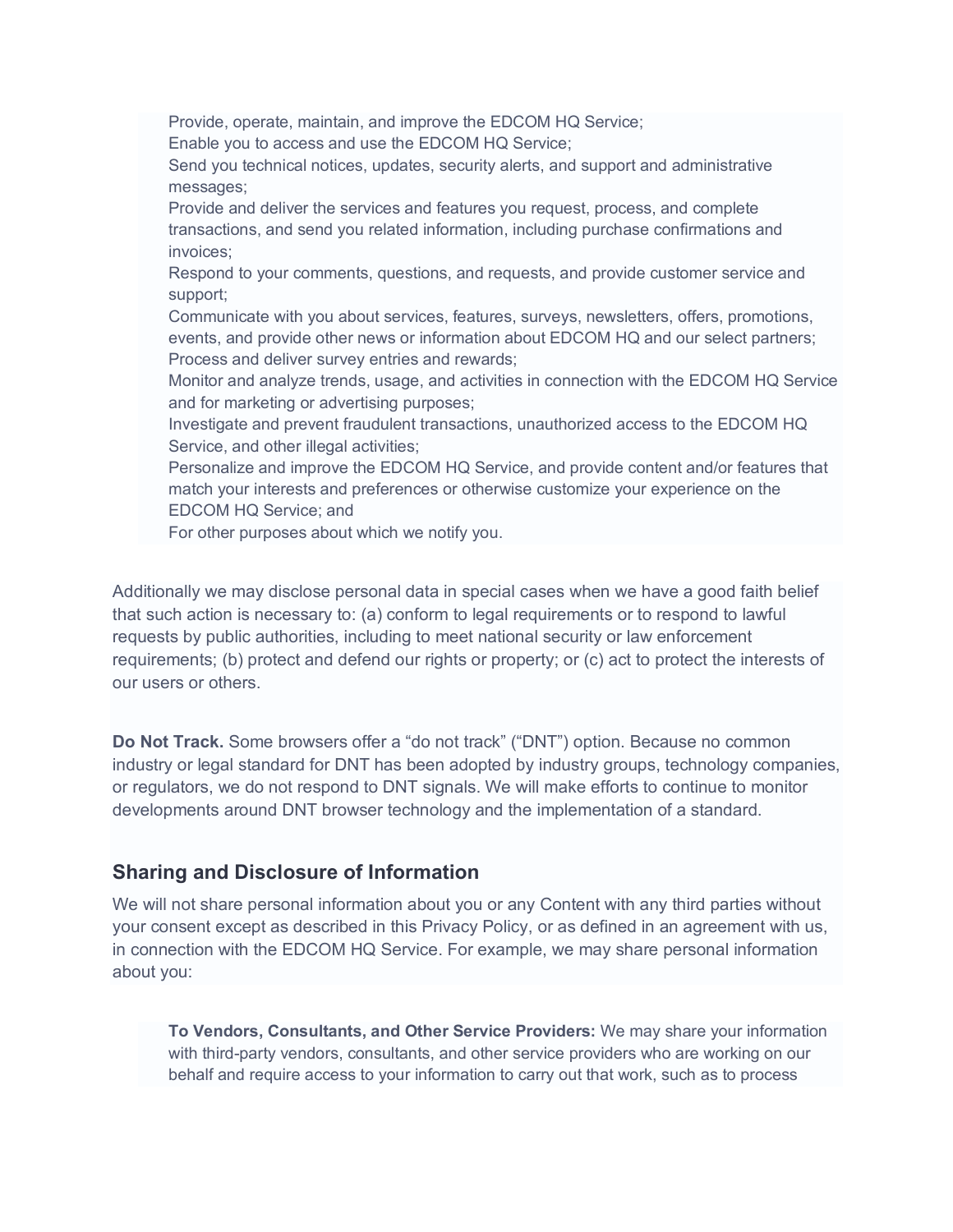billing or as it relates to a Product feature. These service providers are authorized to use your personal information only as necessary to provide services to EDCOM HQ. **In Compliance with Laws:** We may disclose your information to a third party: (a) if we believe that disclosure is reasonably necessary to comply with any applicable law, regulation, legal process, or governmental request; (b) to enforce our agreements and policies; (c) to protect the security or integrity of the EDCOM HQ Service; (d) to protect EDCOM HQ, our customers, or the public from harm or illegal activities; (e) to respond to an emergency which we believe in the good faith requires us to disclose information to assist in preventing the death or serious bodily injury of any person; or (f) as otherwise directed by you.

**For Business Transfers:** We may share or transfer your information in connection with, or during negotiations of, any merger, sale of company assets, financing, or acquisition of all or a portion of our business to another company. You may be notified thereafter via email of any such change in ownership or control of your personal information.

**As Aggregated and/or Anonymized Data:** We may also share aggregated and/or anonymized information with third parties that does not directly identify you.

#### **Global Data Privacy Protection**

EDCOM HQ self-certifies under the EU-U.S. Privacy Shield and the Swiss – U.S. Privacy Shield frameworks as set forth by the U.S. Department of Commerce (collectively **"Privacy Shield"**) regarding the collection, use and retention of personal information from all European Union member countries and Switzerland. To learn more about the Privacy Shield program, and to view our certifications, please visit **https://www.privacyshield.gov**. We subject to the principles of the Privacy Shield all personal data that we receive from individuals and companies in the European Union and Switzerland in reliance on the Privacy Shield. We also receive some data in reliance on other compliance mechanisms, including data processing agreements based on the EU Standard Contractual Clauses.

**Access:** If you have any questions regarding our compliance with the Privacy Shield, or need to update, change or remove information, please contact **info@EDCOMHQ.com**. We will respond to your request to access or delete your information within 30 days. **Liability in cases of onward transfers:** If a third party service provider providing services on our behalf processes personal data from the European Union or Switzerland in a manner inconsistent with the Privacy Shield, we will be liable unless we can prove that we are not responsible for the event giving rise to the damages. **Investigatory and enforcement powers of the Federal Trade Commission:** We are subject to the investigatory and enforcement powers of the U.S. Federal Trade Commission

**Arbitration:** If you have exhausted all other means to resolve your concern regarding a potential violation of our obligations under the Privacy Shield, you may seek resolution via binding arbitration. For additional information about the arbitration process please visit the Privacy Shield website: **www.privacyshield.gov.**

with regard to our compliance with this policy and Privacy Shield.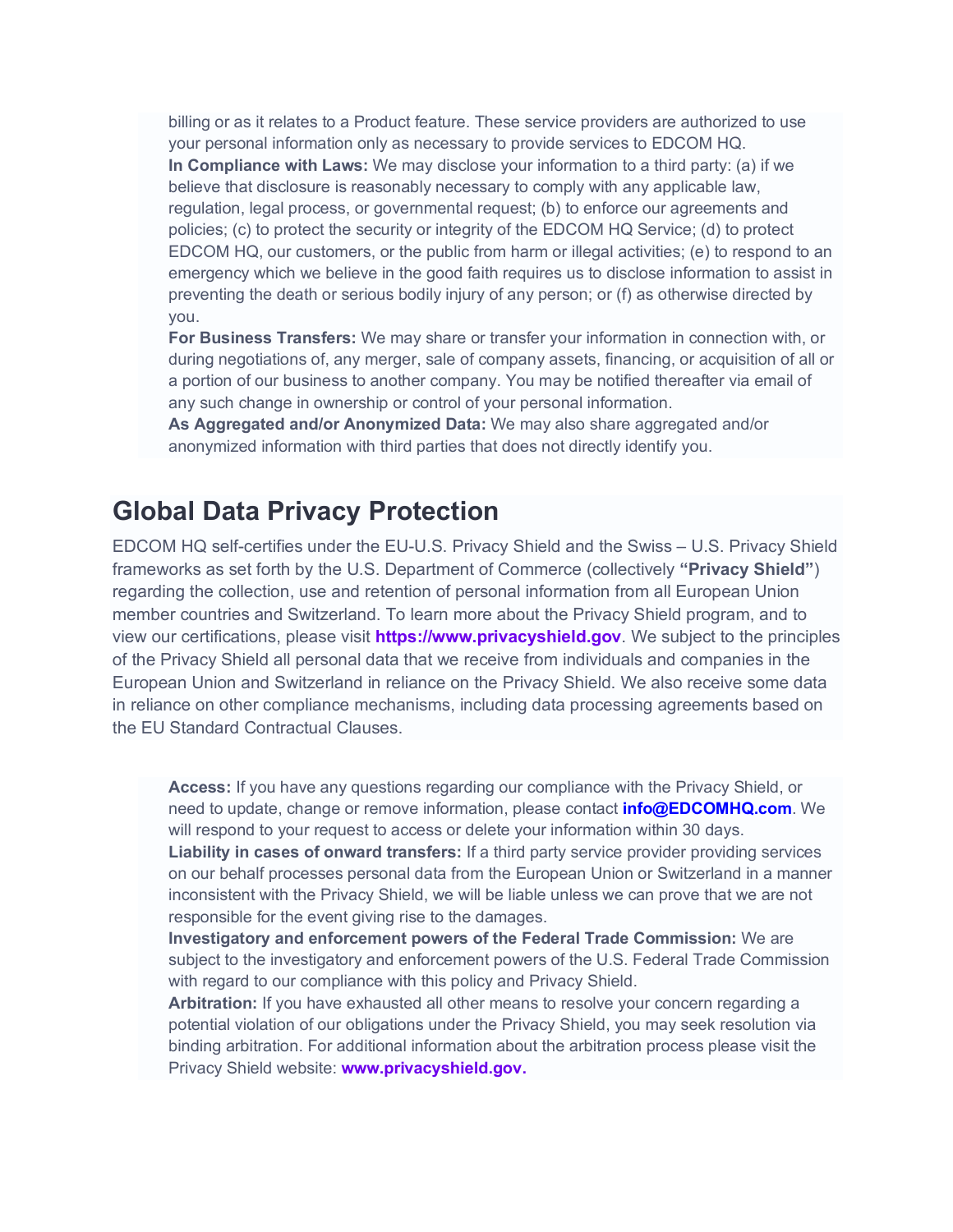## **General Data Protection Regulation**

EDCOM HQ complies with the General Data Protection Regulation **("GDPR")** with respect to personal data it receives in connection with the EDCOM HQ Service.

In some situations, EDCOM HQ may act as a data controller under GDPR. For example, if you sign up to attend an event via the CMX Website, we may be a controller with respect to the personal data you share with us. In these situations, we will only collect and process personal data about you where we have lawful bases. Lawful bases include consent (where you have given consent), contract (where processing is necessary for the performance of a contract with you), and "legitimate interests." Where we rely on your consent to process personal data, you have the right to withdraw or decline your consent at any time and where we rely on legitimate interests, you have the right to object. If you have any questions about the lawful bases upon which we collect and use your personal data, please contact us at **info@EDCOM HQ.com**.

In other situations, EDCOM HQ may act as a data processor under GDPR. For example, if a company contracts with EDCOM HQ for access to the EDCOM HQ Service, and in the course of that relationship shares personal data with EDCOM HQ, the company may be the controller with respect to such data, and EDCOM HQ may be a processor. In such situations, EDCOM HQ will enter into a data processing agreement with such company governing both party's compliance with GDPR.

## **Security**

You may access your Product account information and our service only through the use of an individual user ID and password. To protect the confidentiality of personal information, you must keep your password confidential and not disclose it to any other person. Please advise us immediately if you believe your password has been compromised in any way. In addition, always log out and close your browser when you finish your session. Please note that we will never ask you to disclose your password to us.

If you have any questions about the security of your personal information, you can contact us at **info@EDCOM HQ.com**..

## **Your Choices**

**Account Information and Retention.** You may update, correct, or delete information about you at any time by logging into your Product account and modifying your information, or by emailing us at **info@EDCOM HQ.com**.. We will retain your personal information for the period necessary to fulfill the purposes outlined in this Privacy Policy. If you wish to deactivate your Product account, please email us at **info@EDCOM HQ.com**., but note that we may retain certain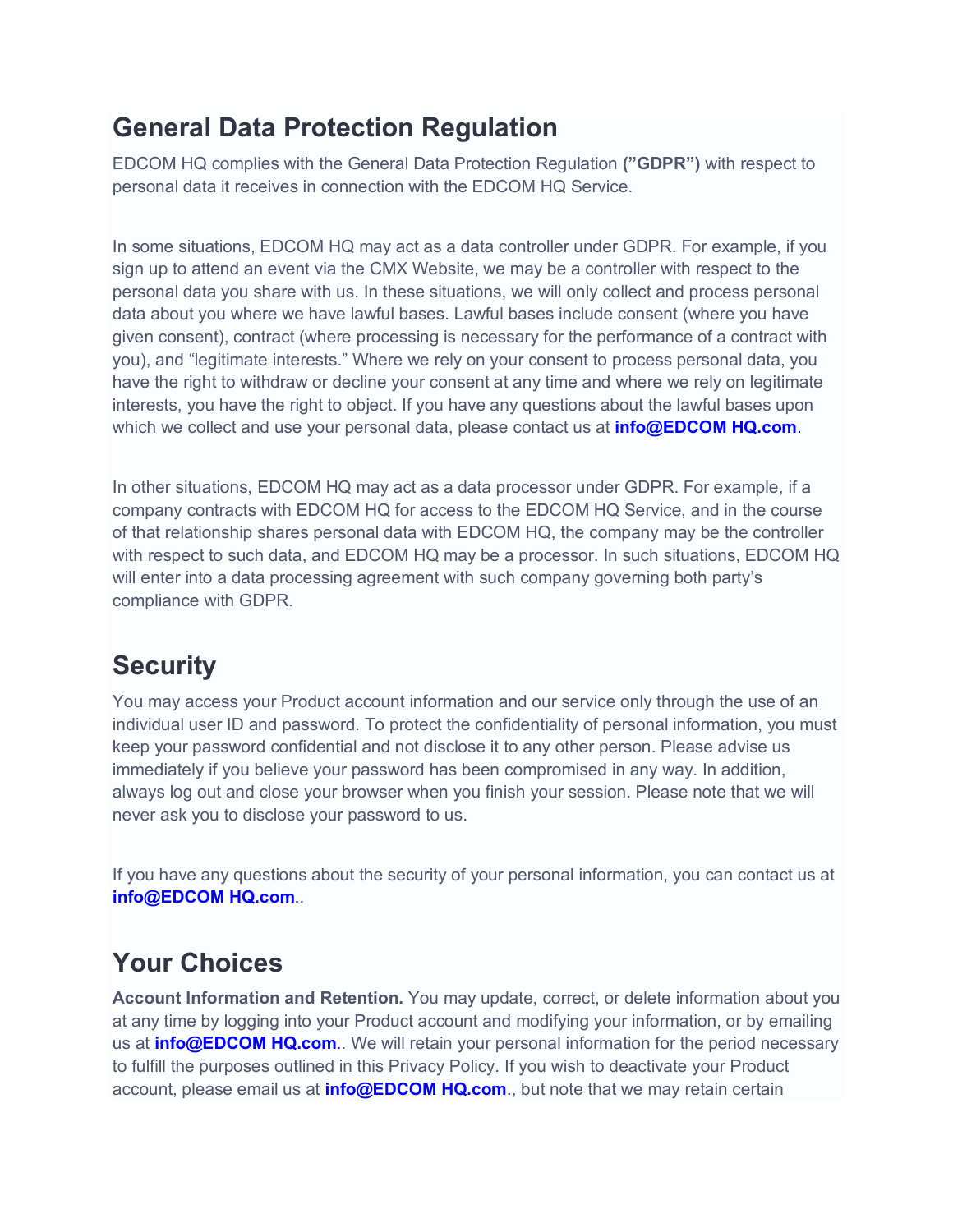information as required by law or for legitimate business purposes. We may also retain cached or archived copies of information about you for a certain period of time. We will respond to your access request within 30 days.

We will retain your information for as long as your Product account is active or as needed to provide you with the EDCOM HQ Service. We will retain and use your information to comply with our legal obligations, resolve disputes, and enforce our agreements.

We will retain personal data we process on behalf of our customers as directed by paying customers. EDCOM HQ will retain this personal information as necessary to comply with legal obligations, resolve disputes, and enforce agreements.

Upon request, EDCOM HQ will provide you with information about whether we hold, or process on behalf of a third party, any of your personal information that we are aware of. To request this information, contact us at **info@EDCOM HQ.com**..

**Promotional and Newsletter Communications.** You may opt out of receiving promotional and newsletter emails from EDCOM HQ by following the opt-out instructions provided in those emails. You may also opt-out of receiving promotional emails and other promotional communications from us at any time by emailing **info@EDCOM HQ.com**. with your specific request. If you opt out, we may still send you non-promotional communications, such as security alerts and notices related to your access to or use of the EDCOM HQ Service or those about your Product account or our ongoing business relations.

**Cookies**. Most web browsers are set to accept cookies by default. If you prefer, you can usually choose to set your browser to remove or reject browser cookies or to prompt you before accepting such a cookie. Please note that, if you choose to remove or reject browser cookies, this could affect the availability or functionality of the EDCOM HQ Service.

**California Residents.** Under California law, California Residents who have an established business relationship with EDCOM HQ may choose to opt out of EDCOM HQ's disclosure of personal information about them to third parties for direct marketing purposes. If you choose to opt out at any time after granting approval, email **info@EDCOMHQ.com**.. Because we value your privacy, we have taken the necessary precautions to be in compliance with the **California Online Privacy Protection Act**. We therefore will not distribute your personal information to outside parties without your consent. In accordance with California Civil Code Section 1789.3, California resident users are entitled to know that they may file grievances and complaints with the California Department of Consumer Affairs, 400 R Street, STE 1080, Sacramento, CA 95814; or by phone at (916) 445-1254 or (800) 952-5210; or by email to **dca@dca.ca.gov**.